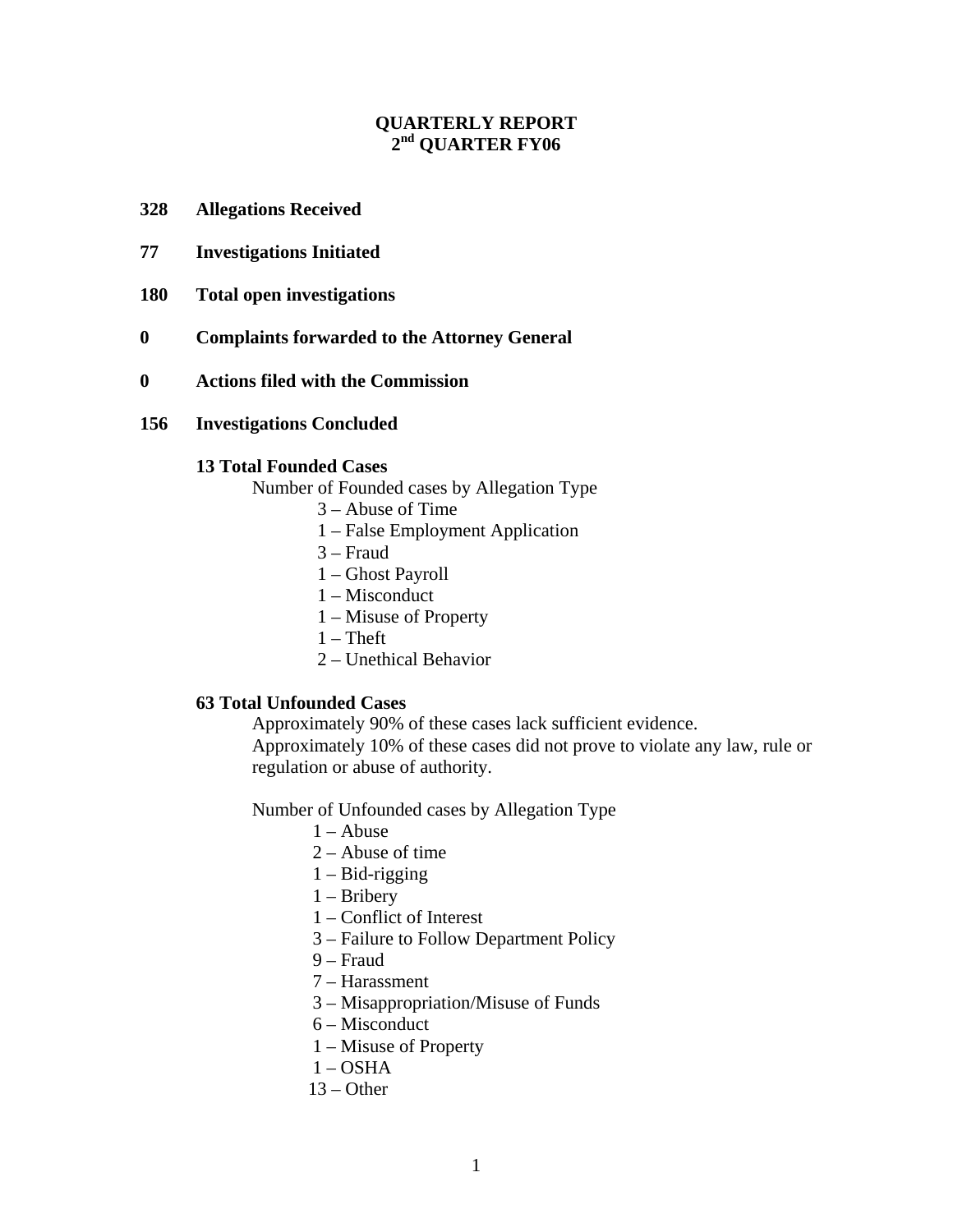- 5 Personnel
- 1 Procurement Fraud
- 1 Sexual Harassment
- $2$  Theft
- 4 Unethical Behavior/Practices
- 1 Discrimination

## **80 Other (administrative closing)**

- 1 Statute of Limitations
- 9 Lack of Jurisdiction
- 1 Employee Already Disciplined
- 19 Requested Relief Granted by Agency
- 18 Duplicate or Related Complaint
- 9 Investigated by Other Entity and Agency Report Accepted
- 5 Civil Action Located (e.g. union grievance, court case, administrative matter)
- 6 Partial Investigation and Subsequent Referral to Agency
- 12 Other

## **Cases Concluded by Agency**

- 2 Department of Aging
- 1 Agriculture
- 5 Central Management Services
- 2 Chicago State University
- 1 Commerce Commission
- 1 Department of Banks and Real Estate
- 2 Department of Commerce and Economic Opportunity
- 3 Department of Children and Family Services
- 19 Department of Corrections
- 1 Department of Human Rights
- 44 Department of Human Services
- 1 Department of Labor
- 4 Department of Natural Resources
- 3 Department of Financial and Professional Regulation
- 11 Department of Public Aid
- 4 Department of Public Health
- 1 Department of Rehabilitation Services
- 4 Department of Revenue
- 2 Emergency Management
- 1 Eastern Illinois University
- 7 Employment Security
- 1 Environmental Protection Agency
- 1 Fire Marshall
- 2 Governor's Office